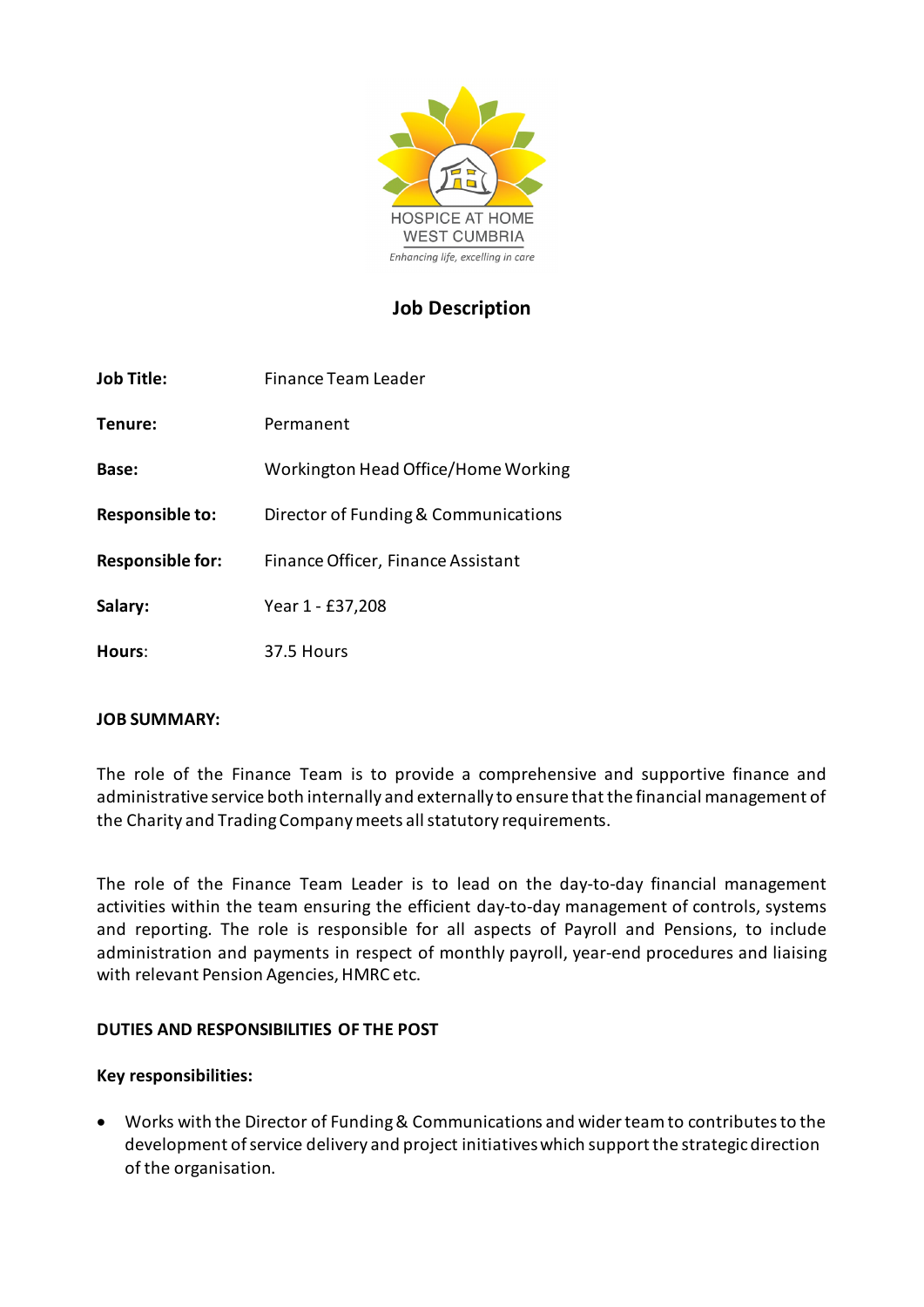- Builds an effective and collaborative team establishing clear agreed priorities and mentoring them to achieve goals:
	- o monitoring individual work plans and performance.
	- o identifying and addressing team member's development needs.
	- $\circ$  encouraging and allowing people to take responsibility and exercise initiative.
	- o Ensuring financial procedures and systems are followed.
- Supports the Finance Consultant with all aspects of year end preparations to include:
	- o Depreciation
	- o Cost of Sales
	- o Reconciliation of accruals and prepayments
	- o Debtors and Creditors
- Manages and develops finance systems, processes and procedures, and supports the Finance Consultantwith governance and audit.
- Maintains accurate records (both electronic and written) which comply with financial legal and administrative requirements. Supports the review and development of the systems on a regular basis. Prepares financial reports and analysis as required.
- Managesthe accounts on a day-to-day basis including BACS runs, payment of creditors and prepayments and accruals. Acts as a signatory on the bank accounts and company credit card and liaises with the banks on all financial and administrative matters as appropriate. Ensures regular relevant accounting reconciliations are carried out.
- Supports other teams with financial information and advice. Provides costings to support funding applications for the Trust & Grants Officer and ensures all grants are properly accounted for.
- Maintains online platforms for sales and donations and ensures that Gift Aid claims are made accurately and promptly. Analyses the data and prepares reports as required.
- Responsibility for the management, administration and preparation of payroll and pensions. Produces all relevant payroll reports and reconciliation and provides an analysis of salaries/post to relevant departments. Liaises with external agencies i.e., HMRC, pension providers etc.
- Leads the payroll system to include holidays, sickness and pensions payments.
- Ensures accounting activity including payroll, pensions, gift aid etc comply with HMRC.

### **Personal Development:**

- To be committed to personal and professional development and complete mandatory and statutory training as required.
- To set challenging goals through the appraisal process to ensure the effective delivery of personal objectives.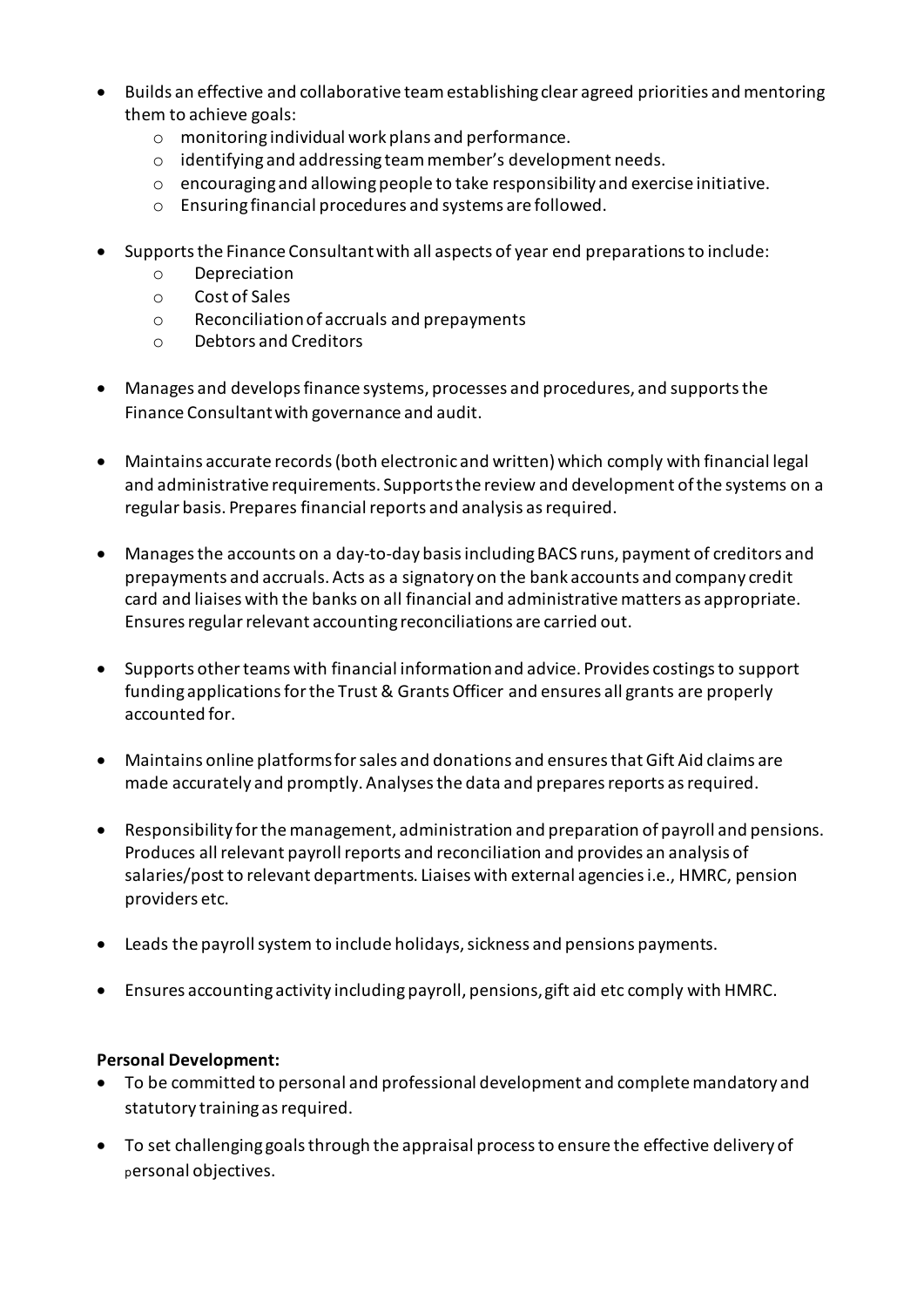• To keep updated with current policies and procedures, as well as external trends and developments.

### **General**

- To ensure that personal conduct, ways of working and work activities are always aligned to the Hospice's purpose and values.
- In accordance with the Data Protection Act 2018 and the General Data Protection Regulations, to ensure the maintenance of confidentiality in respect of staff, volunteer and client records and all privileged information relating to the services of the Charity, its patients, staff and volunteers and particularly of the area for which directly responsible.
- To promote and foster the Hospice's reputation and standing within the community and with private, statutory and voluntary sector agencies and organisations.
- To adhere to the Health and Safety policy and report all accidents, incidents or near misses promptly and when requested to co-operate with any investigations undertaken.
- To be aware of obligations and to abide by the spirit and nature of the Equal Opportunities policy to avoid direct and indirect discrimination.
- To undertake any other duties which may be reasonably required.

**This Job Description is subject to review as part of the annual appraisal process, or due to any changed service provision.**